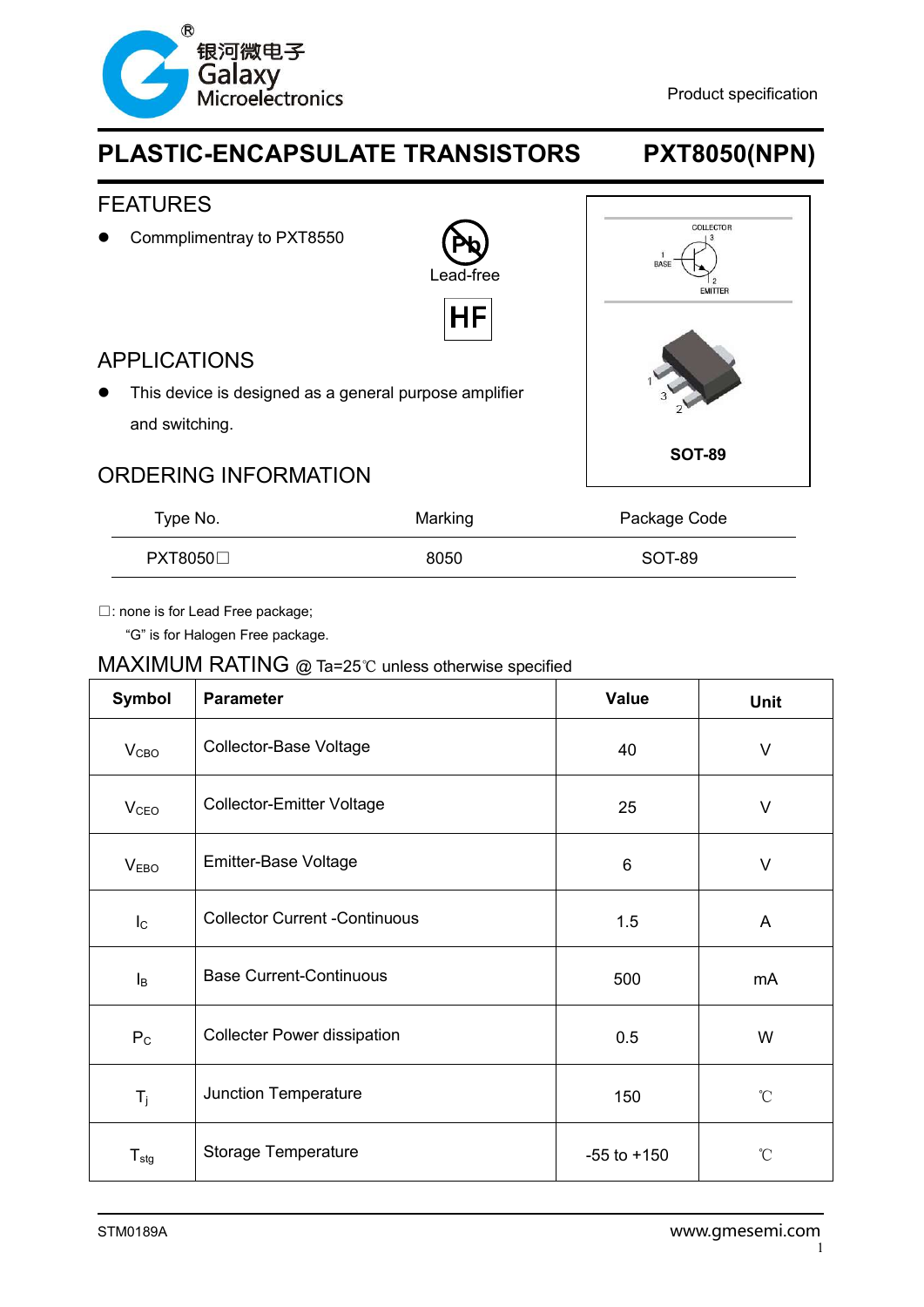

## ELECTRICAL CHARACTERISTICS @ Ta=25℃ unless otherwise specified

| <b>Parameter</b>                     | <b>Symbol</b>    | <b>Test conditions</b>                                                     | <b>MIN</b> | <b>MAX</b> | <b>UNIT</b> |
|--------------------------------------|------------------|----------------------------------------------------------------------------|------------|------------|-------------|
| Collector-base breakdown voltage     | $V_{(BR)CBO}$    | $I_C = 100 \mu A$ , $I_E = 0$                                              | 40         |            | $\vee$      |
| Collector-emitter breakdown voltage  | $V_{(BR)CEO}$    | $I_C = 0.1mA, I_B = 0$                                                     | 25         |            | $\vee$      |
| Emitter-base breakdown voltage       | $V_{(BR)EBO}$    | $IE=100\mu A, IC=0$                                                        | 5          |            | $\vee$      |
| Collector cut-off current            | I <sub>CBO</sub> | $V_{CB} = 40V$ , $I_E = 0$                                                 |            | 0.1        | uA          |
| Emitter cut-off current              | I <sub>CEO</sub> | $V_{CE}$ =20V, $I_E$ =0                                                    |            | 0.1        | uA          |
| Emitter cut-off current              | <b>LEBO</b>      | $V_{EB} = 5V, I_C = 0$                                                     |            | 0.1        | uA          |
| DC current gain                      | $h_{FE}$         | $V_{CE}$ =1V, I <sub>C</sub> =100mA<br>$V_{CE}$ =1V, I <sub>C</sub> =800mA | 85<br>40   | 400        |             |
| Collector-emitter saturation voltage | $V_{CE(sat)}$    | $I_C = 800$ mA, $I_B = 80$ mA                                              |            | 0.5        | $\vee$      |
| Base-emitter saturation voltage      | $V_{BE(sat)}$    | $I_C = 800mA$ , $I_B = 80mA$                                               |            | 1.2        | $\vee$      |
| Base-emitter volatage                | $V_{BE}$         | $V_{CE}$ =1V, $I_C$ =10mA                                                  |            | 1          | V           |
| Base-emitter positive favor voltage  | $V_{BEF}$        | $I_B = 1A$                                                                 |            | 1.55       | $\vee$      |
| <b>Transition frequency</b>          | $f_T$            | $V_{CE}$ =10V, I <sub>C</sub> =50mA,<br>$f = 30$ MHz                       | 100        |            | <b>MHz</b>  |
| <b>Output Capacitance</b>            | $C_{ob}$         | $V_{CB} = 10V$ , f=1MHz, $I_E = 0$                                         |            | 15         | pF          |

### CLASSIFICATION OF hFE(1)

| Rank  | ▫      | ◡       | ∽       | n o<br>υə |
|-------|--------|---------|---------|-----------|
| Range | 85-160 | 120-200 | 160-300 | 300-400   |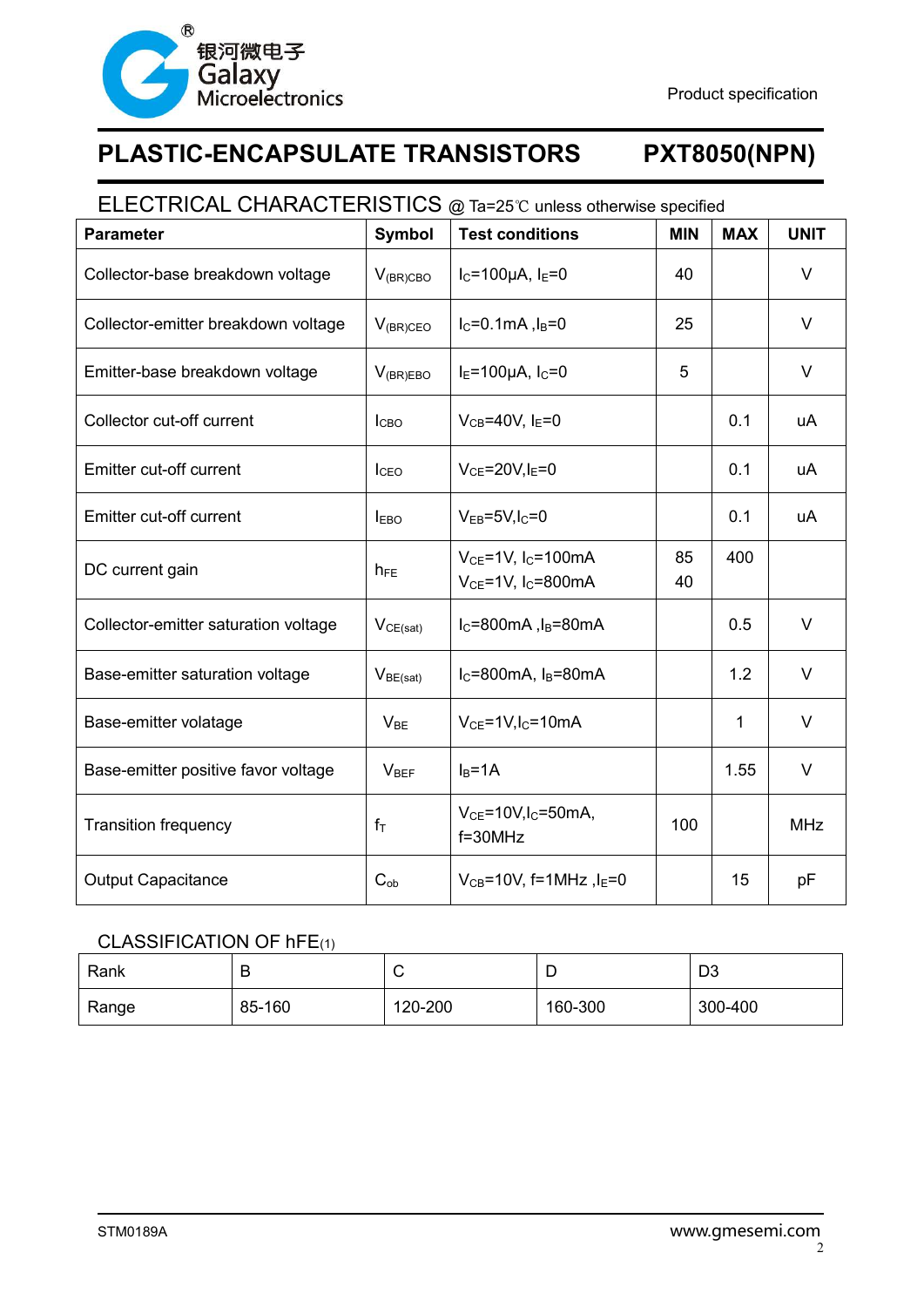

## TYPICAL CHARACTERISTICS @ Ta=25℃ unless otherwise specified



**BASE-EMITTER ON VOLTAGE** 



CURRENT GAIN-BANDWIDTH PRODUCT





**COLLECTOR OUTPUT CAPACITANCE**